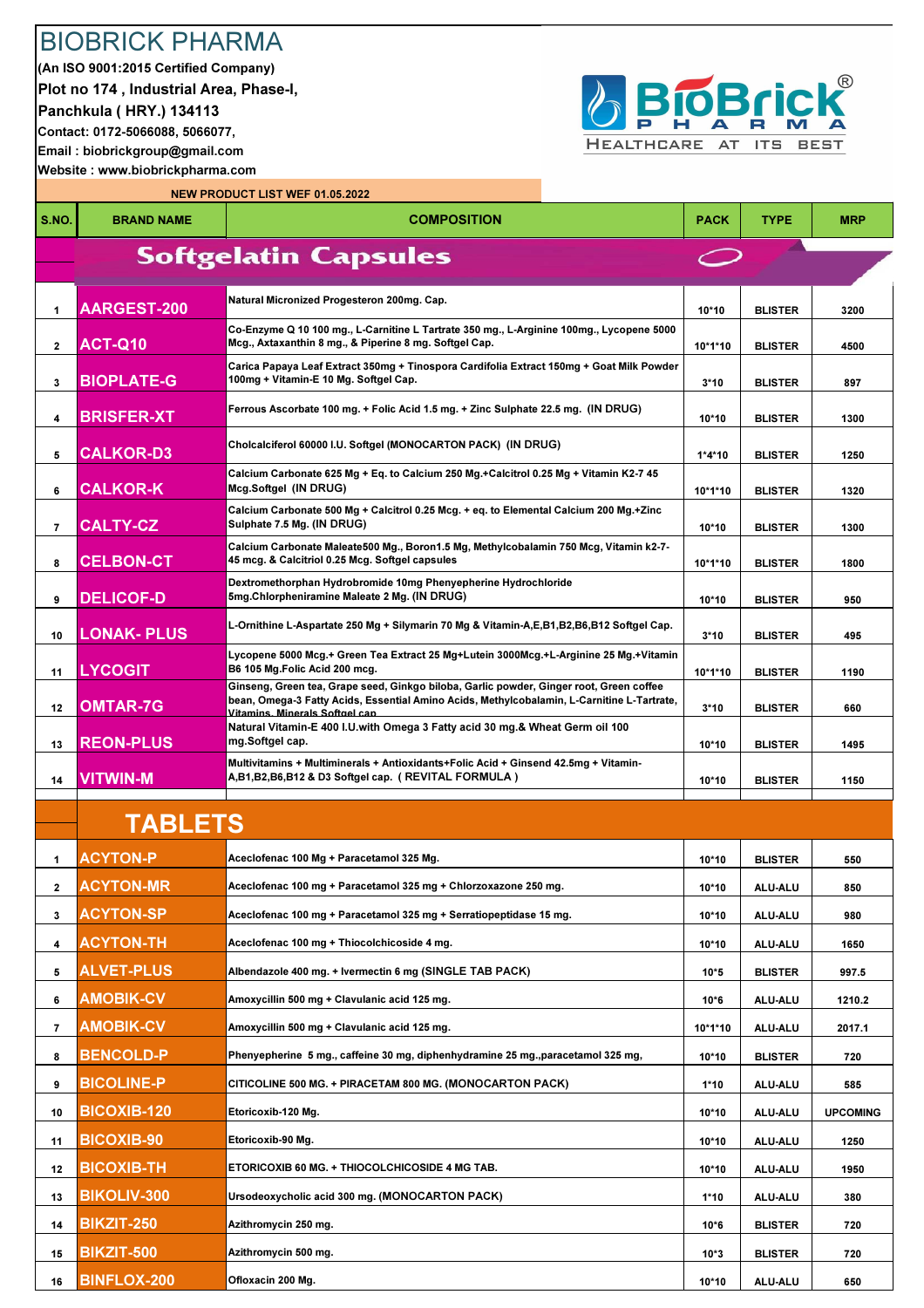| 17           | <b>BINFLOX-OZ</b>    | Ofloxacin 200 Mg + Ornidazole 500 Mg.                                                                                                                                       | 10*10         | ALU-ALU        | 950             |
|--------------|----------------------|-----------------------------------------------------------------------------------------------------------------------------------------------------------------------------|---------------|----------------|-----------------|
| 18           | <b>BITROZ-MD</b>     | Ondansetren 4mg. Tab.                                                                                                                                                       | $10*10$       | <b>ALU-ALU</b> | 525             |
| 19           | <b>BRIFIX-100</b>    | Cefixime 100 mg. (DISPERSIBLE TABLET)                                                                                                                                       | 10*10         | <b>ALU-ALU</b> | 890             |
| 20           | BRIFIX-200 LB        | Cefixime 200 mg +Lactic acid Bacilus 60 mil. Spores                                                                                                                         | 10*10         | ALU-ALU        | 1400/1650       |
| 21           | <b>BRIFIX-CV</b>     | Cefixime 200 Mg + Clavulanic Acid 125 Mg.                                                                                                                                   | $10*6$        | ALU-ALU        | 1800            |
| 22           | BRIFIX-OF            | Cefixime 200 Mg + Ofloxacin 200 Mg.                                                                                                                                         | $10*10$       | <b>ALU-ALU</b> | 1950            |
| 23           | BRINIM-P             | Nimesulide 100 Mg + Paracetamol 325 Mg.                                                                                                                                     | $10*10$       | <b>BLISTER</b> | 460             |
| 24           | <b>BRISCO-SP</b>     | Diclo. Potassium 50 Mg + Paracetamol 325 Mg + Serratiopeptidase 10 Mg.                                                                                                      | $10*10$       | <b>BLISTER</b> | 750             |
| 25           | <b>BRISFER-XT</b>    | Ferrous Ascorbate 100 Mg + Folic acid 1.5 Mg + Zinc 7.5 Mg.                                                                                                                 | $10*10$       | <b>ALU-ALU</b> | 1100            |
| 26           | <b>BYFLOX-500</b>    | Levofloxacin 500 mg.                                                                                                                                                        | $10*10$       | <b>BLISTER</b> | 1100            |
| 27           | <b>CALKOR- FORTE</b> | L-Methyl Folate Calcium 0.5 MG. ,Pyridoxal-5-Phosphate 1.5 MG., Mecobalamine 1500 MCG.,<br>Cholecalciferol 400 I.U., Calcium Citrate Maleate 1250 MG. & Vitamin K27 10 MCG. | 10*10         | <b>ALU-ALU</b> | 1850            |
| 28           | <b>CALTY-D3</b>      | Calcium Citrate 1000 mg + Vitamin d3 200 i.u.  + Magnesium 100 mg. + Zinc 4 mg.                                                                                             | 10*10         | <b>BLISTER</b> | 790             |
| 29           | <b>CEBOLIN-FM</b>    | Acebrofylline 200 mg. SR + Montelukast 10 mg + Fexofenadine 120 mg. Tab.                                                                                                    | 10*10         | <b>ALU-ALU</b> | 2200            |
| 30           | <b>CEFOBIK-200</b>   | Cefpodoxime Proxetil 200 Mg.                                                                                                                                                | $10*10$       | ALU-ALU        | 2650            |
| 31           | <b>CEFOBIK-CV</b>    | Cefpodoxime Proxetil 200 Mg + Clavulanic Acid 125 Mg. (MONOCARTON)                                                                                                          | 10*1*10       | <b>ALU-ALU</b> | 4450            |
| 32           | <b>CEFOBIK-OF</b>    | Cefpodoxime Proxetil 200 Mg + Ofloxacin 200 Mg.                                                                                                                             | $10*10$       | ALU-ALU        | 2690            |
| 33           | <b>DOMCER</b>        | Cinnarizine 20 Mg + Domperidone 15 Mg.                                                                                                                                      | 10*10         | <b>ALU-ALU</b> | 575             |
| 34           | <b>DROTON-M</b>      | Mefenamic Acid 250 Mg + Drotaverine Hcl 80 Mg.                                                                                                                              | 10*10         | <b>BLISTER</b> | 900             |
| 35           | EASY-XATE            | Flavoxate Hydrochloride 200 MG                                                                                                                                              | 10*10         | <b>ALU-ALU</b> | 1950            |
| 36           | <b>FEXLIN-M</b>      | Fexofenadine 120mg + Montelukast 10mg                                                                                                                                       | 10*10         | ALU-ALU        | 1690            |
| 37           | <b>FLUWIT-150</b>    | Fluconazole 150 Mg. (SINGLE TAB PACK)                                                                                                                                       | $20*1$        | <b>BLISTER</b> | 294             |
| 38           | <b>HALPAN-40</b>     | Pantoprazole 40 Mg.                                                                                                                                                         | 10*10         | <b>ALU-ALU</b> | 750             |
| 39           | HALPAN-D             | Pantoprazole 40 Mg + Domperidone 10 Mg.                                                                                                                                     | 10*10         | ALU-ALU        | 750             |
| 40           | <b>LEETHER-LF</b>    | Artemether 80 mg + Lumefantrine 480 mg. (MONOCARTON PACK)                                                                                                                   | $1*6$         | <b>ALU-ALU</b> | 195             |
| 41           | <b>LEMOCIT-5</b>     | Levocetirizine 5 Mg.                                                                                                                                                        | 10*10         | <b>ALU-ALU</b> | 410             |
| 42           | <b>LEMOCIT-M</b>     | Levocetirizine 5 Mg + Montelukast 10 Mg                                                                                                                                     | 10*10         | <b>ALU-ALU</b> | 1100            |
| 43           | <b>LEUZID-600</b>    | Linezolid I.P. 600 mg.                                                                                                                                                      | $10*10$       | ALU-ALU        | 3640            |
| 44           | <b>LUMITON-250</b>   | Cefuroxime Axetil 250 Mg.                                                                                                                                                   | $10*10$       | ALU-ALU        | 3500            |
| 45           | <b>LUMITON-500</b>   | Cefuroxime Axetil 500 Mg. (MONOCARTON PACK)                                                                                                                                 | $1*10$        | ALU-ALU        | 550             |
| 46           | <b>LUMITON-CV</b>    | Cefuroxime Axetil 500 Mg.+ Clavulanic acid 125 mg.(MONOCARTON)                                                                                                              | $6*1*10$      | ALU-ALU        | <b>UPCOMING</b> |
| 47           | <b>MACLAV-LB</b>     | Amoxycillin 500 Mg + Clavulanic Acid 125 Mg With Lactic Acid Bacillus Tablets                                                                                               | 10*1*10       | ALU-ALU        | 2880            |
| 48           | <b>MAXOGIT</b>       | Lycopene+ Mecobalamin+ L-Arginine+ Lutein+ Omega 3 Fatty Acid, Grape seed extract,<br>Multivitamins + Multiminerals Tab. (MONOCARTON)                                       | 10*1*10       | ALU-ALU        | 1800            |
| 49           | PEP-E                | Serratiopeptidase 10 mg.                                                                                                                                                    | $10*10$       | ALU-ALU        | 1300            |
| 50           | PIZMOL-650           | Paracetamol 650 mg. Tab.                                                                                                                                                    | $10*15$       | <b>BLISTER</b> | 302.5           |
| 51           | <b>PREGMINT-N</b>    | Pregabalin 75 Mg + Methylcobamin 1500 Mcg. + Nortryptilline 10 mg. Tablets<br>(MONOCARTON)                                                                                  | 10*1*10       | ALU-ALU        | 2200            |
| 52           | TRANBIX-500          | Tranexamic Acid 500 Mg.                                                                                                                                                     | 10*10         | <b>BLISTER</b> | 1850            |
| 53           | TRANBIX-MF           | TRANEXAMIC ACID 500 MG. + MEFENAMIC ACID 250 MG. (MONOCARTON PACK)                                                                                                          | $1*10$        | <b>ALU-ALU</b> | 285             |
| 54           | <b>TRYSON-BR</b>     | Trypsin 48 Mg + Bromelain 90 Mg + Rutoside Trihydrate 100 Mg.                                                                                                               | 10*10         | <b>ALU-ALU</b> | 1980            |
| 55           | <b>TRYSON-D</b>      | TRYPSIN 48 MG + BROMELAIN 90 MG + RUTOSIDE 100 MG. +DICLOFENAC SODIUM 50MG.                                                                                                 | 10*1*10       | <b>BLISTER</b> | 2250            |
| 56           | <b>ZOYCORT-30</b>    | DEFLAZACORT 30 MG                                                                                                                                                           | 10*10         | <b>ALU-ALU</b> | 3600            |
| 57           | <b>ZOYCORT-6</b>     | Deflazacort 6 Mg.                                                                                                                                                           | 10*10         | ALU-ALU        | 1050            |
|              |                      |                                                                                                                                                                             |               |                |                 |
|              |                      | <b>INJECTABLES</b>                                                                                                                                                          |               |                |                 |
| 1            | <b>AMBIX-500</b>     | Amikacin 500 Mg                                                                                                                                                             | <b>SINGLE</b> | <b>VIAL</b>    | 88              |
| $\mathbf{2}$ | <b>AMOBIK 1.2</b>    | Amoxycilline Sodium 1 Gm + Clavulanic Acid 200 Mg                                                                                                                           | <b>SINGLE</b> | <b>VIAL</b>    | 137             |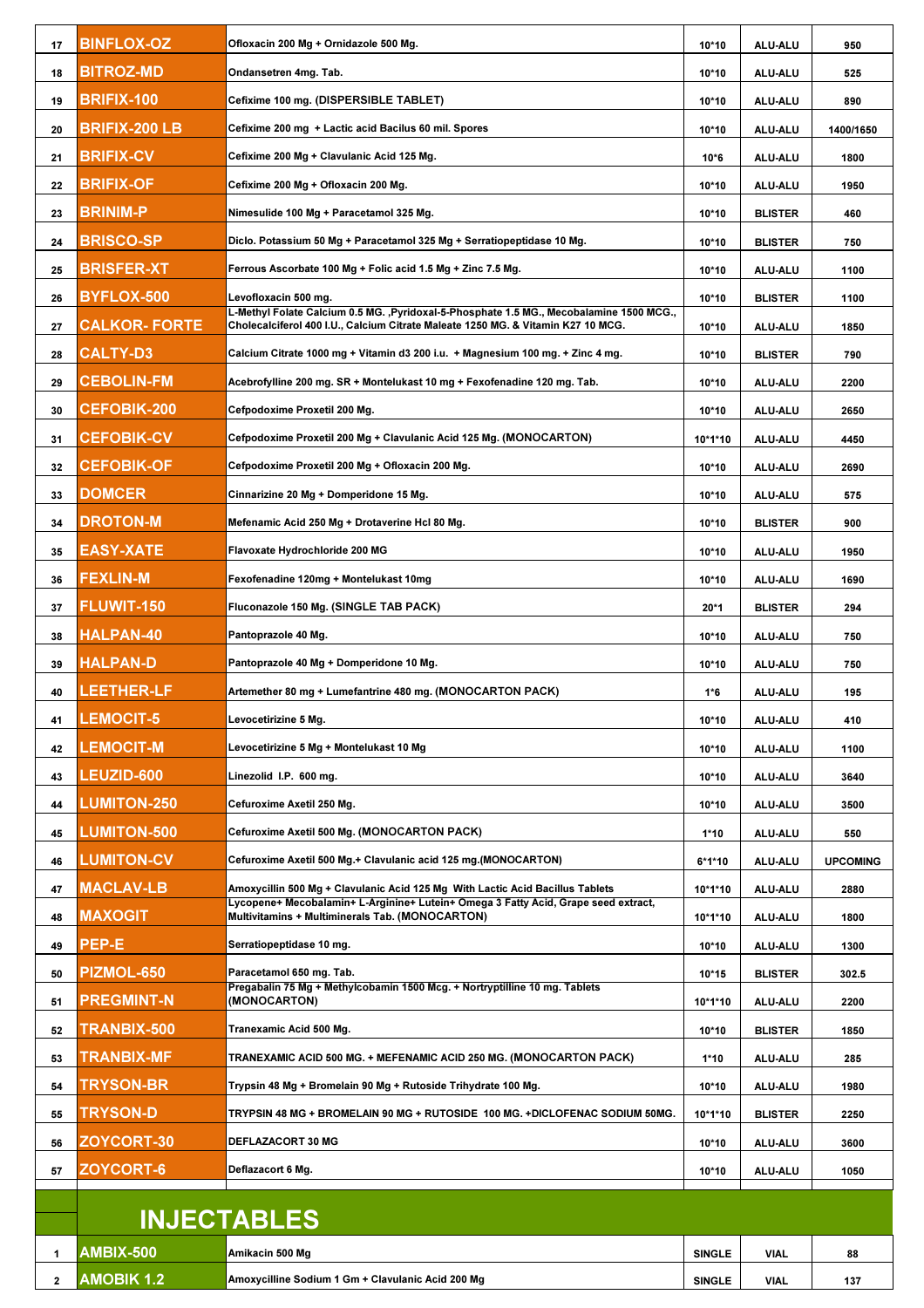| 3            | <b>BIKOMIN-1500</b>    | Mecobalamin 1500 Mcg (Dispo Pack)                                                                                       | <b>DISPO</b>  | AMP.           | 68              |
|--------------|------------------------|-------------------------------------------------------------------------------------------------------------------------|---------------|----------------|-----------------|
| 4            | <b>BITROZ</b>          | ONDANSETERON HCL 2 MG. / ML. INJ. (10x2ml. Tray Pack)                                                                   | 10*2 ML       | AMP.           | 12.8            |
| 5            | <b>BRISCO-AQ</b>       | Diclofenac 75 mg / 1 ml. Aqua                                                                                           | 1*1ML         | AMP.           | 16              |
| 6            | <b>BRORAB-20</b>       | Rabeprazole 20 Mg (TRAY PACK)                                                                                           | <b>SINGLE</b> | VIAL           | 78              |
| 7            | <b>CEFOOZ-S</b>        | Cefoperazone 500 Mg + Sulbactam 500 Mg                                                                                  | <b>SINGLE</b> | VIAL           | 185             |
| 8            | <b>CEFOOZ-S 1.5</b>    | Cefoperazone 1000 Mg + Sulbactam 500 Mg                                                                                 | <b>SINGLE</b> | VIAL           | 280             |
| 9            | <b>CEFSIL-TZ</b>       | Cefepime 250 Mg + Tazobactum 31.25 Mg                                                                                   | <b>SINGLE</b> | VIAL           | 98              |
| 10           | <b>CLINRON-600</b>     | Clindamycin 600 mg. inj. (Tray Pack)                                                                                    | <b>SINGLE</b> | AMP.           | 291             |
| 11           | HALPAN-40              | Pantoprazole 40 Mg Inj.                                                                                                 | <b>SINGLE</b> | VIAL           | 49.9            |
| 12           | HAROGEST-500           | Hydroxyprogesterone Caproate 500 Mg/2 ml (Blister Dispo Pack)                                                           | <b>DISPO</b>  | AMP.           | 240/210         |
| 13           | <b>IROMIG</b>          | Iron Sucrose 100 Mg / 5 MI Inj (Single Tray Pack)                                                                       | <b>SINGLE</b> | AMP.           | 270             |
| 14           | LEETHER                | Alpha-Beta Arteether 150 Mg / 2ml                                                                                       | 3*2ML         | AMP.           | 95              |
| 15           | <b>LUMITON-1500</b>    | Cefuroxime Sodium 1500 mg. Inj.                                                                                         | <b>SINGLE</b> | VIAL           | <b>UPCOMING</b> |
| 16           | <b>MB-PLUS</b>         | Mecobalamin 1000 mcg + Niacinamide 100 Mg + Pyridoxine hcl 100 Mg. (Dispo Pack)                                         | <b>DISPO</b>  | AMP.           | 89              |
| 17           | <b>MEROTAC-1GM</b>     | Meropenem 1 Gm (Tray Pack)                                                                                              | <b>SINGLE</b> | VIAL           | 3400 & 1950     |
| 18           | <b>MEROTAC-S1.5GM</b>  | Meropenem 1 Gm+ Sulbactam 500 Mg (Tray Pack)                                                                            | <b>SINGLE</b> | VIAL           | 3800            |
| 19           | <b>MICEFT-TZ 1.125</b> | Ceftriaxone 1000 Mg + Tazobactum125 Mg                                                                                  | <b>SINGLE</b> | VIAL           | 210             |
| 20           | <b>MICEFT-1 GM</b>     | Ceftriaxone 1 Gm                                                                                                        | <b>SINGLE</b> | VIAL           | 60              |
| 21           | MICEFT-1.5             | Ceftriaxone 1 Gm + Sulbactam 500 Mg                                                                                     | <b>SINGLE</b> | VIAL           | 165             |
| 22           | MICEFT-500             | Ceftriaxone 500 Mg                                                                                                      | <b>SINGLE</b> | VIAL           | 50              |
| 23           | <b>MICEFT-S 375</b>    | Ceftriaxone 250 Mg + Sulbactam 125 Mg                                                                                   | <b>SINGLE</b> | VIAL           | 49.9            |
| 24           | <b>NACDON-25</b>       | Nandrolone Decanoate 25 Mg (Blister Dispo Pack)                                                                         | <b>DISPO</b>  | AMP.           | 90              |
| 25           | <b>NACDON-50</b>       | Nandrolone Decanoate 50 Mg (Blister Dispo Pack)                                                                         | <b>DISPO</b>  | AMP.           | 170             |
| 26           | <b>PIPRON-TZ</b>       | Piperacilline 4 Gm + Tazobactum 500 Mg (Tray Pack)                                                                      | <b>SINGLE</b> | VIAL           | 490             |
| 27           | PIROK-40               | PIROXICAM 40 MG./2 ML. inj. (5x2ml. Tray Pack)                                                                          | 5*2ML         | AMP.           | 29              |
| 28           | <b>RT-NATE</b>         | Artisunate 60 Mg With Sodium Chloride (Tray Pack)                                                                       | <b>SINGLE</b> | VIAL           | 180             |
| 29           | <b>TRANBIX</b>         | Tranexamic Acid 100mg/5ml Injection (tray Pack)                                                                         | <b>SINGLE</b> | AMP.           | 87              |
|              | <b>Capsules</b>        |                                                                                                                         | <b>Rg</b>     |                |                 |
|              |                        |                                                                                                                         |               |                |                 |
| 1            | <b>ANERVIT- PLUS</b>   | Mecobalamin 1500 mcg + Folic Acid 160 Mcg+Pyridoxine Hydrochloride 1.6 mg+Alpha Lipoic<br>Acid 100 mg+DHA(10%w/w)200mg. | 10*10         | ALU-ALU        | 1500            |
| $\mathbf{2}$ | <b>BIKOMIN-PLUS</b>    | Mecobalamin 1500 mcg + Vitamin B6 3 Mg+ ala 100 Mg + Folic Acid 1.5 Mg.                                                 | $10*10$       | ALU-ALU        | 1300            |
| 3            | <b>BRORAB-DSR</b>      | Rabeprazole 20 Mg + Domperidone 30 Mg. (SR)                                                                             | 10*10         | ALU-ALU        | 990             |
| 4            | <b>BRORAB-LS</b>       | Rabeprazole 20 Mg + Levosulpride 75 Mg (SR)                                                                             | 10*10         | ALU-ALU        | 1650            |
| 5            | <b>CARBIN-Z</b>        | Carbonyl Iron, Vitamin C, Folic Acid, Vitamin B12 & Zinc Capsules.                                                      | 10*10         | <b>BLISTER</b> | 850             |
| 6            | <b>CEBOLIN-100</b>     | Acebrophylline 100 Mg.                                                                                                  | 10*10         | ALU-ALU        | 990             |
| 7            | <b>DOXBIN-LB</b>       | Doxycycline 100 mg. With Lactic Acid 5 Bacilus. Spores                                                                  | 10*10         | ALU-ALU        | 1100            |
| 8            | <b>HALPAN-DSR</b>      | Pantoprazole 40 Mg + Domperidone 30 Mg (SR)                                                                             | 10*10         | <b>ALU-ALU</b> | 1100            |
| 9            | <b>TOBROL-100</b>      | ltraconazole 100Mg. (MONOCARTON)                                                                                        | 1*4*10        | <b>BLISTER</b> | 820             |
| 10           | <b>TOBROL-200</b>      | Itraconazole 200Mg. (MONOCARTON)                                                                                        | 1*4*10        | <b>BLISTER</b> | 1590            |
| 11           | LEETOM                 | Lycopene With Multivitamins + Antioxidant + Minerals                                                                    | 10*10         | <b>ALU-ALU</b> | 1300            |
| 12           | <b>LUBACT</b>          | A Powerful Combination of Prebiotics & Probiotics (Lactobacillus + bifidobacterium +<br>saccharomyces) DRUG             | 10*10         | ALU-ALU        | 1300            |
| 13           | OMITOK-D (15x10)       | Omeprazole 20mg. + Domperidone 10mg. (STRIP PACK)                                                                       | $10*15$       | <b>STRIP</b>   | 810             |
| 14           | <b>PREGMINT</b>        | Pregabalin 75 Mg + Methylcobamin 750 Mcg.                                                                               | 10*10         | ALU-ALU        | 1600            |
|              |                        |                                                                                                                         |               |                |                 |
|              |                        |                                                                                                                         |               |                |                 |
|              |                        | <b>Syrup/Suspension</b>                                                                                                 | 百             |                |                 |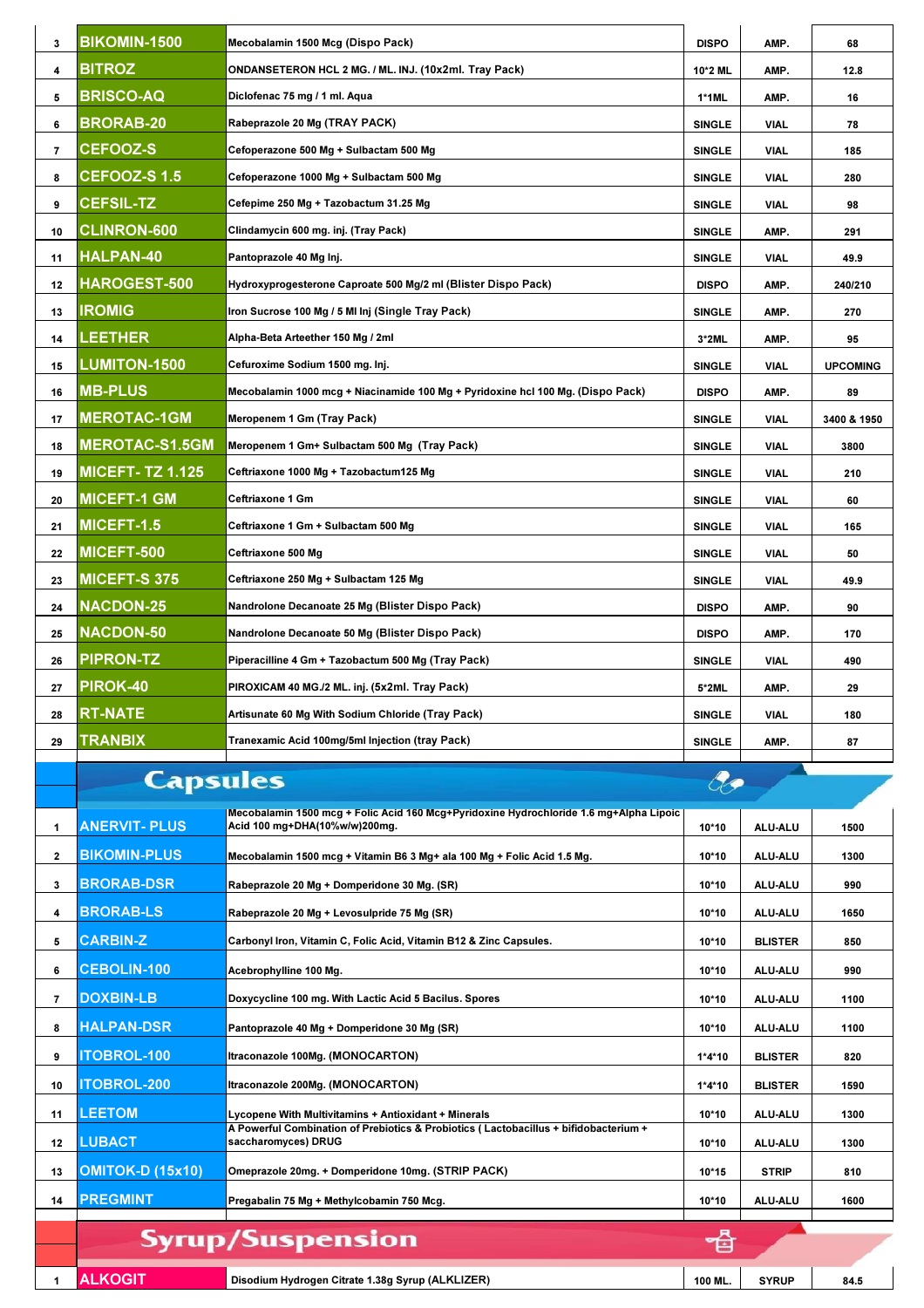| $\mathbf{2}$ | <b>APIFAN</b>                                  | Cyproheptadine 2 Mg + Tricholine Citrate 275 Mg                                                                                                                                                         | 200 ML        | <b>SYRUP</b>     | 140             |
|--------------|------------------------------------------------|---------------------------------------------------------------------------------------------------------------------------------------------------------------------------------------------------------|---------------|------------------|-----------------|
| 3            | BRAXIM-G                                       | Chlorhexadine Gluconate Solution 0.2% IP (Mouthwash)                                                                                                                                                    | 100 ML        | <b>SYRUP</b>     | 78.5            |
| 4            | <b>BRISFER</b>                                 | Ferrous Ascorbate 30 Mg + Folic Acid 500 Mcg                                                                                                                                                            | <b>200 ML</b> | <b>SYRUP</b>     | 130             |
| 5            | <b>CALTY-D3</b>                                | Calcium Carbonate 625mg+Magnesium Hydroxide 180mg+Zinc Gluconate 14mg+ Vitamin D3<br>200IU (IN DRUG)                                                                                                    | 200 ML        | <b>SYRUP</b>     | 125             |
| 6            | <b>CARBIN-Z</b>                                | Carbonyl Iron, Folic Acid & Vitamin B12 Syrup.                                                                                                                                                          | 200 ML        | <b>SYRUP</b>     | 120             |
| 7            | <b>CELOCID</b>                                 | Magaldrate 400 Mg + Simethicone 60 Mg (Mint Flavour) (Suger free)                                                                                                                                       | 170 ML.       | <b>SYRUP</b>     | 80              |
| 8            | <b>DELICOF</b>                                 | Dextromethorphan 10 Mg. + CPM. 2 Mg. + Phenylephrine 5 Mg.                                                                                                                                              | 100 ML        | <b>SYRUP</b>     | 85              |
| 9            | LACOLAS                                        | Lactulose Solution 3.35 Mg With Outer Carton                                                                                                                                                            | 100 ML        | <b>SYRUP</b>     | 128             |
| 10           | <b>LIVOZIL-SB</b>                              | SILYMARIN WITH Vitamin B- COMPLEX SYP                                                                                                                                                                   | 200 ML        | <b>SYRUP</b>     | 160             |
| 11           | <b>LYCOGIT</b>                                 | Lycopene + Multivitamins + Multiminerals & Zinc (Suger free)                                                                                                                                            | 200 ML        | <b>SYRUP</b>     | 135             |
| 12           | <b>OLICID-S</b>                                | Sucralfate 1 gm + Oxitacaine 20 mg. Susp. (Suger free)                                                                                                                                                  | 200ML.        | <b>SYRUP</b>     | 210             |
| 13           | TIRCOF                                         | Terbutaline 1.25 Mg + Guaphensine 50 Mg + Ambroxol 15 Mg+ Menthol 5 Mg                                                                                                                                  | 100 ML        | <b>SYRUP</b>     | 89              |
| 14           | VITWIN-L                                       | Vitamin B-Complex + Multiminerals With L-Lysin (Suger free)                                                                                                                                             | <b>200 ML</b> | <b>SYRUP</b>     | 120 & 145       |
| 15           | <b>ZYGOLE</b>                                  | Fungal Diastase (1:1200) 50 Mg + Pepsin (1:3000) 10 Mg.(Suger free)                                                                                                                                     | 200 ML        | <b>SYRUP</b>     | 130             |
|              |                                                |                                                                                                                                                                                                         |               |                  |                 |
|              | <b>Paediatric</b>                              |                                                                                                                                                                                                         |               |                  |                 |
| 1            | <b>ACYTON-P</b>                                | Aceclofenac 50 Mg + Paracetamol 125 Mg Suspension                                                                                                                                                       | 60 ML         | <b>SYRUP</b>     | 62              |
| 2            | AMOBIK-CV W/W                                  | Amoxycillin 200 Mg + Clavulanic Acid 28.50 Mg (Dry Syp) With Water                                                                                                                                      | 30 ML         | <b>DRY SYRUP</b> | 60.81           |
| 3            | <b>BENCOLD-P</b>                               | Cetrizine 2.5 Mg. + Paracetamol 250  Mg. + Phenylephrine 5 Mg + cpm 1 Mg.                                                                                                                               | 60 ML         | <b>SYRUP</b>     | 75              |
| 4            | <b>BINFLOX-M</b>                               | Ofloxacin 50 Mg. + Metronidazole 120 Mg. + Simethicone 10 Mg.                                                                                                                                           | 60ML          | <b>SYRUP</b>     | 68              |
| 5            | <b>BITROZ Drop</b>                             | Ondansetron HCL 2 mg.(Solution)                                                                                                                                                                         | 30ML.         | SOLUTION         | 59.5            |
|              | BRIFIX-50 LB W/W                               |                                                                                                                                                                                                         |               |                  |                 |
| 6            |                                                | Cefixime 50 Mg With Lactic Acid Bacillus (Dry Syp) With Water                                                                                                                                           | 30 ML         | DRY SYRUP        | 59.5            |
| 7            | <b>BRIFIX-CV</b>                               | Cefixime 50 Mg + potassium Clavulanate 31.25 Mg. (DRY SYP) With Water                                                                                                                                   | 30ML          | <b>DRY SYRUP</b> | <b>UPCOMING</b> |
| 8            | <b>CALKOR-D3 DROP</b><br><b>CALTY-D3 (Nano</b> | Cholcalciferol Vitamin D3 400 I.U. (Drops)                                                                                                                                                              | 30ML          | Drop             | 76              |
|              | Shot)                                          | Cholcalciferol 60000 I.U. I.P. (NANO SHOT) 5 ML.                                                                                                                                                        | 4*5 ML        | <b>SYRUP</b>     | 280             |
| 10           | <b>CEFOBIK-50 W/W</b>                          | Cefpodoxime Proxetil 50 Mg (Dry Syp) With Water                                                                                                                                                         | 30 ML         | DRY SYRUP        | 89              |
| 11           | <b>CEFOBIK-CV</b>                              | Cefpodoxime 50 Mg + potassium Clavulanate 31.25 Mg. (DRY SYP) With Water                                                                                                                                | 30ML          | DRY SYRUP        | <b>UPCOMING</b> |
| 12           | <b>COKUF-L</b>                                 | Ambroxol 30 Mg. + Levosalbutamol 1 Mg. + Guaiphensin 50 Mg.                                                                                                                                             | 60 ML.        | <b>SYRUP</b>     | 75              |
| 13           | <b>COKUF-L</b>                                 | Ambroxol 30 Mg. + Levosalbutamol 1 Mg. + Guaiphensin 50 Mg.                                                                                                                                             | 100 ML.       | <b>SYRUP</b>     | 105             |
| 14           | <b>GLURAL</b>                                  | Zinz Gluconate 20 mg.                                                                                                                                                                                   | 60 ml.        | <b>SYRUP</b>     | 60              |
| 15           | <b>LEMOCIT-M</b>                               | Levocetirizine 2.5 Mg + Montelukast 4 Mg                                                                                                                                                                | 60 ML.        | <b>SYRUP</b>     | 79              |
| 16           | <b>LUSPOR (SUSP)</b>                           | Each 5ml Cont.Bacillus Clauslii Spores Suspension 2 Billion                                                                                                                                             | 10*5 ml       | SUSP.            | 52.9            |
| 17           | <b>MIFO-PLUS</b>                               | Mefenamic Acid 100mg + Paracetamol 250mg.                                                                                                                                                               | 60 ML         | <b>SYRUP</b>     | 52              |
|              |                                                |                                                                                                                                                                                                         |               |                  |                 |
| 18           | <b>PIZMOL-250</b>                              | Paracetamol 250 mg.                                                                                                                                                                                     | 60ML          | SUSP.            | 39              |
| 19           | <b>ZOYNIX</b>                                  | Deflazacort 6 Mg.Suspension                                                                                                                                                                             | 60ml          | SUSP.            | 106             |
|              |                                                |                                                                                                                                                                                                         |               |                  |                 |
|              |                                                | <b>Derma Creams &amp; Gels</b>                                                                                                                                                                          |               |                  |                 |
| 1            | <b>BRISCO-PLUS</b>                             | Linseed Oil B.P. 3.0% w/w + Diclofenac Diethylamine B.P. Eq. to Diclofenac Sodium 1.0 %<br>w/w + Methyl Salicyate I.P. 10.0% w/w +Menthol I.P. 5.0 % w/w + Benzyl Alcohol I.P. 1.0 %<br>w/w (LAMI TUBE) | 30 GM         | <b>TUBE</b>      | 70 & 89         |

| <b>BRISCO-PLUS</b>  | w/w + Methyl Salicyate I.P. 10.0% w/w +Menthol I.P. 5.0 % w/w + Benzyl Alcohol I.P. 1.0 %<br>w/w (LAMI TUBE)   | 30 GM        | <b>TUBE</b> | 70 & 89 |
|---------------------|----------------------------------------------------------------------------------------------------------------|--------------|-------------|---------|
| <b>BENBET-GM</b>    | Beclomethasone Dipropionate + Neomycin Sulphate & Clotrimazole Cream                                           | <b>15 GM</b> | <b>TUBE</b> | 75      |
| <b>OLCIDERM</b>     | Itraconazole BP (1%W/W) + Clobetasol Propionate IP(0.05%W/W)+ Ofloxacin IP(0.75%W/W) +<br>Ornidazole IP(2%W/W) | <b>15 GM</b> | <b>TUBE</b> | 85.5    |
| <b>LUCALE Cream</b> | Luliconazole cream 1% (Lami tube.)                                                                             | <b>15 GM</b> | <b>TUBE</b> | 175     |
|                     |                                                                                                                |              |             |         |

 $\Box$ 

**Protein Powder**